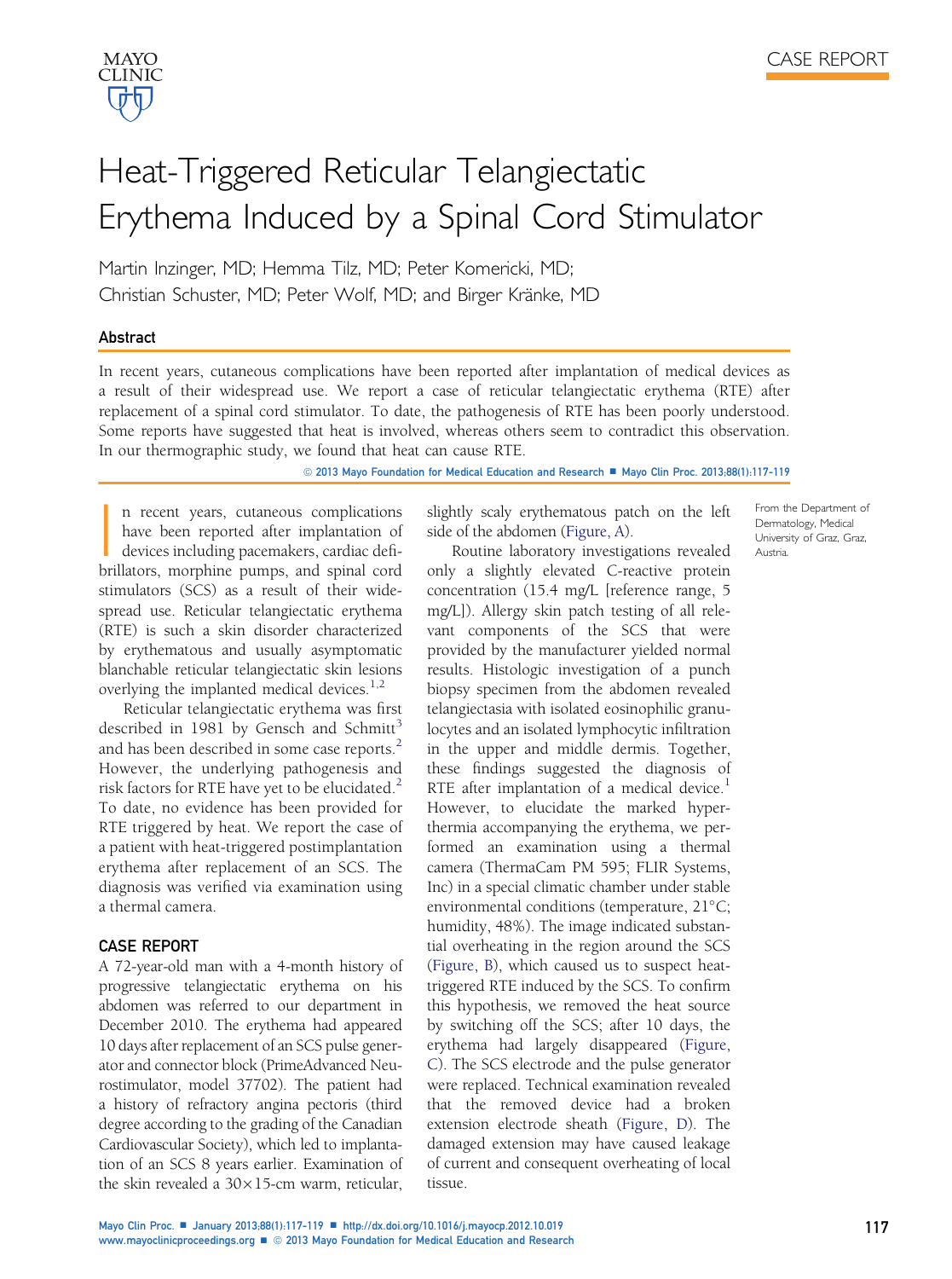<span id="page-1-0"></span>

FIGURE. A, Telangiectatic reticular, slightly scaly erythematous patch on the left side of the abdomen. The first symptoms appeared 10 days after implantation of a spinal cord stimulator (SCS). B, Thermographic image of the abdominal skin surface. Temperature is visualized by a color scale, with black indicating the coolest area and white representing the hottest area. The image indicated significant overheating up to a maximum of 36.2°C on the skin surface in the region around the SCS. Normal skin surface temperature in this patient and this body area is 31°C to 32°C as noted in the side-by-side comparison (left vs right abdominal skin surface) (data not shown). C, After removal of the heat source by switching off the SCS, the erythema nearly disappeared in 10 days. D, The SCS was removed and revealed a broken extension electrode sheath (arrow) that had caused leakage of current, leading to hyperthermia.

#### **DISCUSSION**

Since 1967, spinal cord stimulation has been used in the treatment of many chronic pain disorders including severe angina.<sup>4,5</sup> It is an adjustable, nondestructive neuromodulatory procedure that delivers therapeutic doses of electrical current to the spinal cord.<sup>5</sup> Adverse events associated with permanent SCS implantation include paralysis or severe neurologic deficit, infection of the implanted hardware, leakage of cerebrospinal fluid, painful stimulation, and persistent pain at the implant site. $5$  Moreover, breakage of the implanted hardware or migration of the electrode has been observed in 11% to 4[5](#page-2-0)% of implanted systems.<sup>5</sup>

In the present case, a broken extension electrode sheath of an SCS may have caused leakage of current. Because the electrical circuit remains closed, leakage of current is derived from the local body tissue. Flowing current causes (localized) heat, which usually is followed by a functional telangiectatic expansion of blood vessels. We speculated that this may have produced the particular clinical pattern. This is strongly supported by results of the thermographic study and the observation that no skin changes occurred after replacement of the broken device. Nevertheless, other differential diagnoses such as an irritant or allergic contact dermatitis and (bacterial) inflammatory